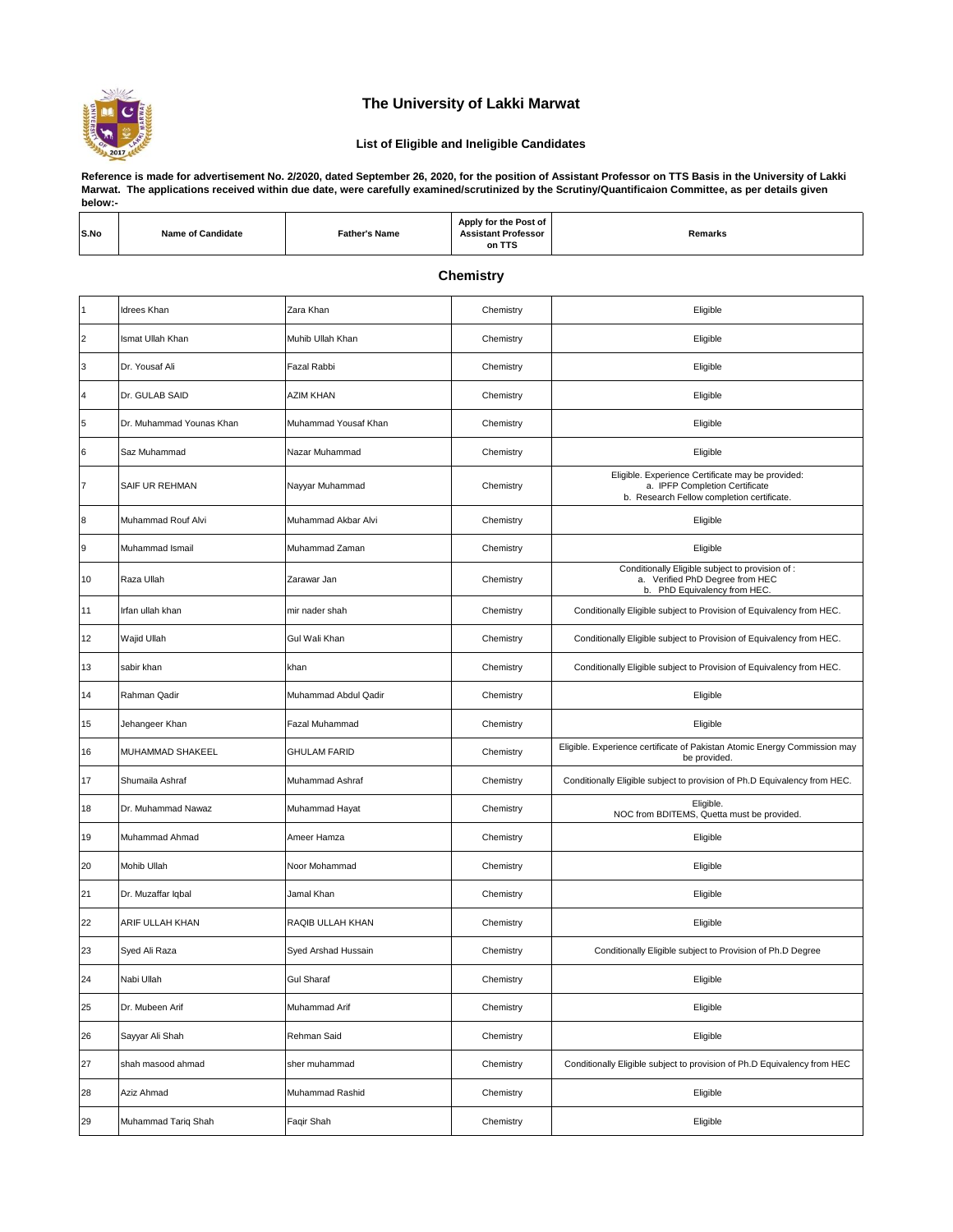| 30 | Ashraf Ali               | Umar Zarin           | Chemistry | Eligible.<br>Experience Certificates and Post Doc Certificate may be provided.                                                                                |
|----|--------------------------|----------------------|-----------|---------------------------------------------------------------------------------------------------------------------------------------------------------------|
| 31 | Dr.Zia Muhammad          | Atta Muhammad        | Chemistry | Eligible                                                                                                                                                      |
| 32 | Dr Muhammad Ishtiaq Jan  | Zareef Gul           | Chemistry | Eligible                                                                                                                                                      |
| 33 | SYED RIZWAN SHAFQAT      | SYED SHAFQAT HUSSAIN | Chemistry | Eligible                                                                                                                                                      |
| 34 | <b>FAYAZ ALI</b>         | HABIB ULLAH          | Chemistry | Eligible                                                                                                                                                      |
| 35 | ROOH ULLAH               | <b>HABIB ULLAH</b>   | Chemistry | Eligible                                                                                                                                                      |
| 36 | Afrasiab Ur Rehman       | Anar Khan            | Chemistry | Eligible                                                                                                                                                      |
| 37 | Muhammad Sufaid Khan     | Ziarat Gul           | Chemistry | Eligible                                                                                                                                                      |
| 38 | Sher Ali                 | Said Hazrat          | Chemistry | Eligible                                                                                                                                                      |
| 39 | Rahmat Ali               | Mian Said Bashar     | Chemistry | Eligible<br>Experince certificate of Rearch Associate may be provided in english.                                                                             |
| 40 | AFSAR KHAN               | Zahir Khan           | Chemistry | Eligible                                                                                                                                                      |
| 41 | Dr. Azam Khan            | Shah Akbar           | Chemistry | Eligible                                                                                                                                                      |
| 42 | Shabeeb Hussain          | Ajeeb Hussain        | Chemistry | Eligible                                                                                                                                                      |
| 43 | Akhtar Munir             | Abidullah Jan        | Chemistry | Eligible                                                                                                                                                      |
| 44 | Nisar Ali                | Sher Bahadar         | Chemistry | Eligible                                                                                                                                                      |
| 45 | Muhammad Jamil           | Muhammad Nazir       | Chemistry | Eligible                                                                                                                                                      |
| 46 | Rahim shah               | Mian shah laban      | Chemistry | Eligible                                                                                                                                                      |
| 47 | Asia Bangash             | Faristan             | Chemistry | Conditionally Eligible subject to provision of PhD Transcript, Field of<br>Specialization and PhD completion notification from Controller of<br>Examinations. |
| 48 | Faheem Ullah             | Ullah                | Chemistry | Eligible<br>Experience certificartes duly attested may be provided.                                                                                           |
| 49 | sardaraz khan            | Haq Nawaz Khan       | Chemistry | Eligible                                                                                                                                                      |
| 50 | Muhammad Haroon          | Jahlam Khan          | Chemistry | Eligible                                                                                                                                                      |
| 51 | Manzoor Ahmad            | Safdar khan          | Chemistry | Eligible                                                                                                                                                      |
| 52 | Hameed Shah              | Haji Sardar Khan     | Chemistry | Eligible                                                                                                                                                      |
| 53 | Shujat Ali               | Rahim Bakhsh         | Chemistry | Eligible                                                                                                                                                      |
| 54 | Shaukat Khan             | Hashmat Khan         | Chemistry | Eligible                                                                                                                                                      |
| 55 | Muhammad Israr           | Monawar Khan         | Chemistry | Eligible                                                                                                                                                      |
| 56 | Anwar Iqbal              | Akhya Jan            | Chemistry | Eligible                                                                                                                                                      |
| 57 | NIAZ MUHAMMAD            | <b>DIN MUHAMMAD</b>  | Chemistry | Eligible                                                                                                                                                      |
| 58 | Muhammad Zubair          | Bahrul Uloom         | Chemistry | Ineligible due to non-availability of PhD notification and PhD Degree.                                                                                        |
| 59 | Kamran Tahir             | Tahir Shah           | Chemistry | Conditionally eligible subject to provision of NOC from Gomal University, D I<br>Khan                                                                         |
| 60 | Hizbullah Khan           | Rasool Khan          | Chemistry | Eligible                                                                                                                                                      |
| 61 | <b>INAM ULLAH KHAN</b>   | AZMAR ALI KHAN       | Chemistry | Eligible                                                                                                                                                      |
| 62 | Dr. Muhammad Asif Yousuf | Muhammad Yousuf      | Chemistry | Eligible                                                                                                                                                      |
| 63 | Shahid Ullah Khan        | Fazal Subhan         | Chemistry | Ineligible due to irrelevant terminal degree as well as irrelevant research<br>papers the thesis title.                                                       |
| 64 | Farman Ullah Khan        | Janan khan           | Chemistry | Eligible                                                                                                                                                      |
| 65 | Farooq Ahmad             | Fazal Mola           | Chemistry | Eligible                                                                                                                                                      |
| 66 | Imtiaz ahmad             | Muhammad Hadees      | Chemistry | Eligible                                                                                                                                                      |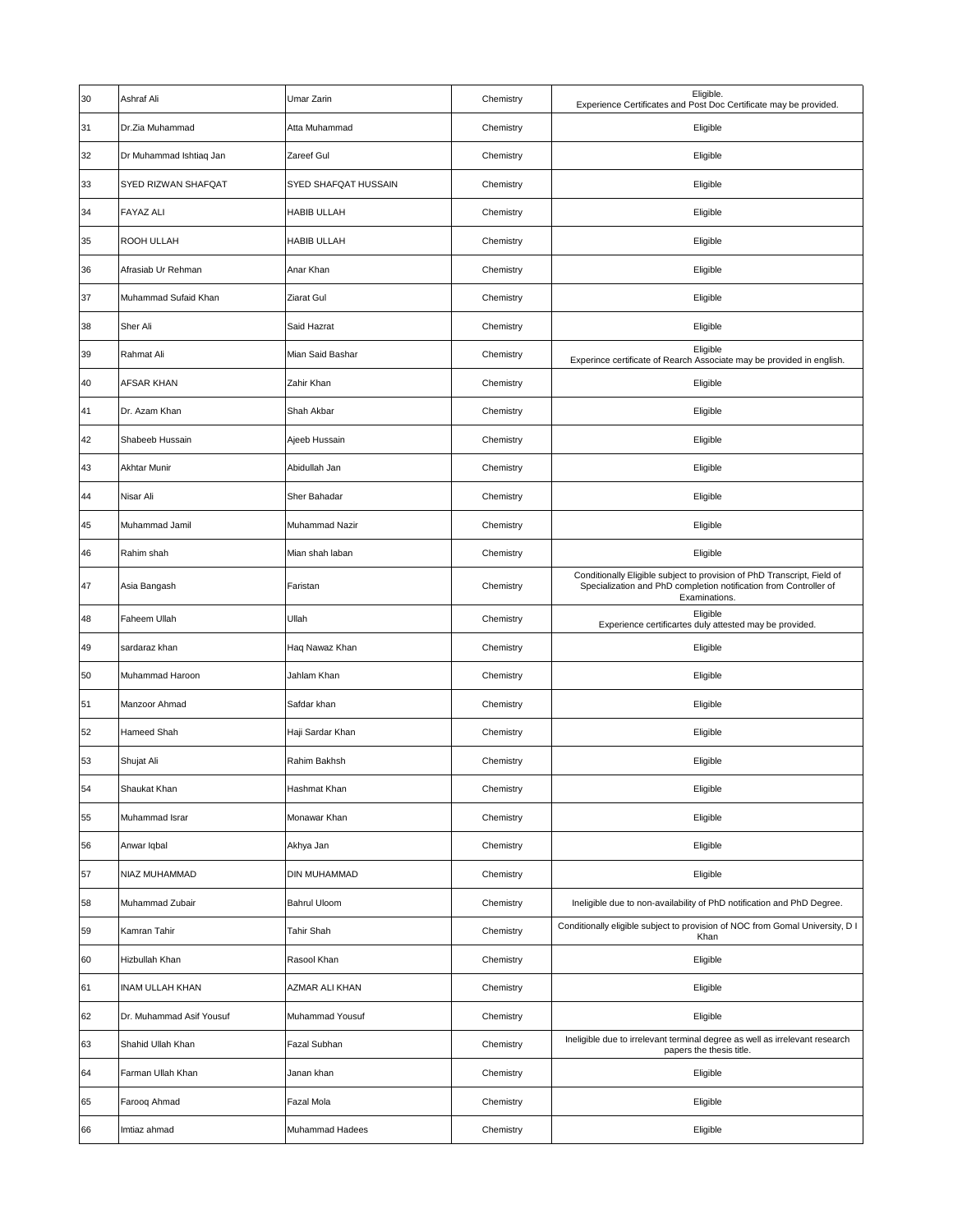| 67  | Usman Ali Khan           | Mir Abbas Khan          | Chemistry | Eligible                                                                                                  |
|-----|--------------------------|-------------------------|-----------|-----------------------------------------------------------------------------------------------------------|
| 68  | <b>Mohammad Sohail</b>   | Rahim Ullah             | Chemistry | Eligible                                                                                                  |
| 69  | Dr Waqar Uddin           | Meher Taj Uddin         | Chemistry | Eligible.<br>Experience Certirficate of KKKUK may be provided.                                            |
| 70  | Ahmad Nauman Shah Saqib  | Syed Ikram Hussain Shah | Chemistry | Eligible                                                                                                  |
| 71  | Syed Niaz Ali Shah       | Madad Khan              | Chemistry | Eligible                                                                                                  |
| 72  | Muhammad Wajid Shah      | Muhammad Ghani Shah     | Chemistry | Eligible                                                                                                  |
| 73  | <b>MALIK SADDAM KHAN</b> | SHAFI ULLAH             | Chemistry | Conditionally Eligible subject to provision of Ph.D equivalency from HEC.                                 |
| 74  | Sana Ullah Khan          | Muhammad Aslam Khan     | Chemistry | Eligible                                                                                                  |
| 75  | Muhammad Zada            | Mehtab                  | Chemistry | Conditionally Eligible subject to provision of Ph.D equivalency from HEC.                                 |
| 76  | Muhammad Sohail          | Syed Ghulam             | Chemistry | Eligible                                                                                                  |
| 77  | Dr. Khaliq Ur Rahman     | Hamid Ur Rahamn         | Chemistry | Eligible                                                                                                  |
| 78  | Razia Umer               | Aman Ullah              | Chemistry | Eligible                                                                                                  |
| 79  | Farman Ali Khan          | Shabab Ali Khan         | Chemistry | Eligible                                                                                                  |
| 80  | Noor Saeed Khan Khattak  | Umar Din                | Chemistry | Eligible                                                                                                  |
| 81  | Ashfaq Ahmad Khan        | Kamil Ghulam            | Chemistry | Conditionally eligible subject to provision of NOC.<br>Experience of University of Swabi may be provided. |
| 82  | Habibullah               | Malik Zar               | Chemistry | Eligible                                                                                                  |
| 83  | MUHAMMAD TARIQ           | ALIF GUL                | Chemistry | Eligible                                                                                                  |
| 84  | Zahid Khan               | Kamran Khan             | Chemistry | Eligible                                                                                                  |
| 85  | ibrahim                  | Muhammad Zarin          | Chemistry | Eligible.<br>Experience Certificarte of KFUPM may be provided.                                            |
| 86  | Azhar Iqbal              | Muhammad Saeed Khan     | Chemistry | Eligible                                                                                                  |
| 87  | Ismail                   | Molvi Fath ur Rehman    | Chemistry | Conditionally eligible subject to provision of PhD Equivalency from HEC.                                  |
| 88  | Khattak                  | Sher Ullah Khan         | Chemistry | Eligible                                                                                                  |
| 89  | Haroon ur Rashid         | Aurang Zeb              | Chemistry | Eligible                                                                                                  |
| 90  | Abid Ali Khan            | Momin Khan              | Chemistry | Eligible                                                                                                  |
| 91  | ABDUL MUOSIT KHATTAK     | <b>GUL SHAHID KHAN</b>  | Chemistry | Eligible                                                                                                  |
| 92  | <b>ILTAF KHAN</b>        | <b>MALOOK SHAH</b>      | Chemistry | Conditionally Eligible subject to provision of PhD equivalency from HEC                                   |
| 93  | Dr. Hussain Ullah        | Sher Afzal Khan         | Chemistry | Eligible                                                                                                  |
| 94  | Abdul Samad              | Noor Shah               | Chemistry | Eligible                                                                                                  |
| 95  | Najm Us Saqib            | Mir Gohar               | Chemistry | Eligible                                                                                                  |
| 96  | Saira Shams              | Shams Ur Rahman         | Chemistry | Eligible                                                                                                  |
| 97  | <b>BAKHTAR ULLAH</b>     | <b>GUL ROOKHAN</b>      | Chemistry | Eligible                                                                                                  |
| 98  | Mian Abdul Ali           | Mian Abdl Bari          | Chemistry | Eligible                                                                                                  |
| 99  | Habib Ullah              | Noor Sultan             | Chemistry | Conditionally Eligible subject to provision of equivalency from HEC.                                      |
| 100 | Fawad Ahmad              | Misal Khan              | Chemistry | Eligible                                                                                                  |
| 101 | Imran Fakhar             | Fakhar Ud Din           | Chemistry | Eligible                                                                                                  |
| 102 | Riaz Muhammad            | Said Rasan              | Chemistry | Eligible                                                                                                  |
| 103 | Mirza Mahmood Baig       | Mirza Farid Ul Haq      | Chemistry | Conditionally Eligible subject to provision of Ph.D Degree.                                               |